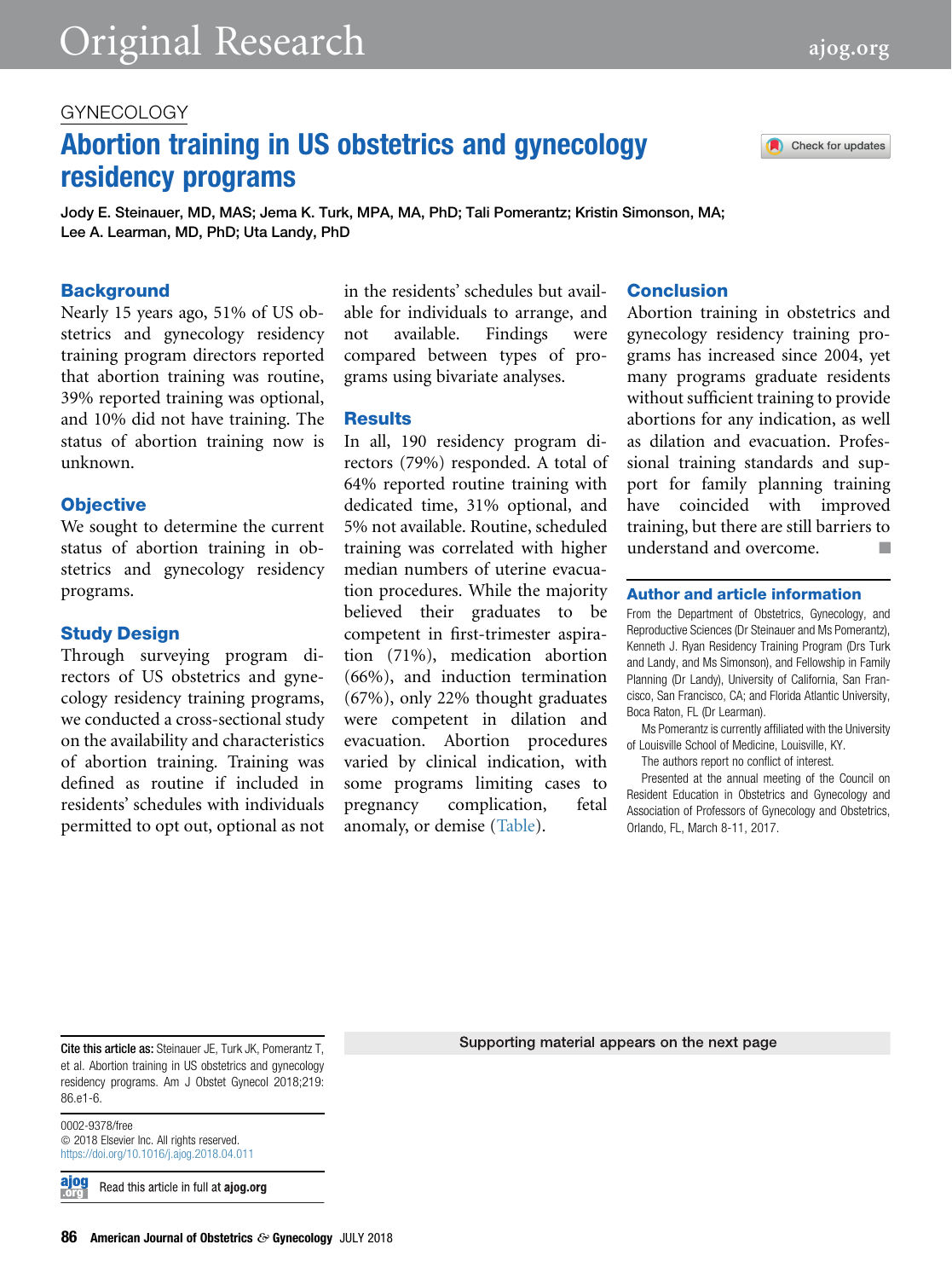#### <span id="page-1-0"></span>TABLE

## US obstetrics and gynecology residency program characteristics, by status of integrated abortion training

| <b>Variables</b>                                                                 | Total,<br>$n = 190$ | Routine,<br>$n = 121$ | Optional,<br>$n = 59$ | None,<br>$n = 10$ | Pvalue |
|----------------------------------------------------------------------------------|---------------------|-----------------------|-----------------------|-------------------|--------|
| US region of residency program                                                   |                     |                       |                       |                   |        |
| Northeast <sup>a</sup>                                                           | 57 (30)             | 40 (33)               | 16 (28)               | 1(10)             | .26    |
| Southb                                                                           | 57 (30)             | 29 (24)               | 23 (40)               | 5(50)             | .04    |
| Midwest <sup>c</sup>                                                             | 44 (23)             | 26 (22)               | 15 (26)               | 2(20)             | .80    |
| West <sup>d</sup>                                                                | 31 (16)             | 25(21)                | 4(7)                  | 2(20)             | .06    |
| Faith affiliation of residency program                                           |                     |                       |                       |                   |        |
| Nonreligious, vs religiously affiliated programs                                 | 161 (86)            | 106 (90)              | 47 (81)               | 8(80)             | .30    |
| Uterine evacuation procedures<br><b>Medication abortion</b>                      |                     |                       |                       |                   |        |
| Residents receive some training                                                  | 188 (99)            | 120 (99)              | 58 (98)               | 10 (100)          | .82    |
| For all indications                                                              | 122 (64)            | 101 (83)              | 20(34)                | 1(10)             | .00    |
| Only for pregnancy complications or pregnancy loss                               | 48 (25)             | 14 (12)               | 29 (49)               | 5(50)             | .00    |
| Only for pregnancy loss                                                          | 18(9)               | 5(4.1)                | 9(15)                 | 4(40)             | .00    |
| No. done, mean (median)                                                          | 20(13.5)            | 21.3(15)              | 16.7(10)              | 24.4 (15)         | .36    |
| Proportion of directors who<br>report all residents are competent at graduation  | 120 (66)            | 78 (67)               | 34 (60)               | 8(80)             | .38    |
| First-trimester aspiration abortion                                              |                     |                       |                       |                   |        |
| Residents receive some training                                                  | 177 (93)            | 114 (94)              | 53 (90)               | 10 (100)          | .37    |
| For all indications                                                              | 118 (62)            | 98 (81)               | 20(34)                | 0(0)              | .00    |
| Only for pregnancy complications or pregnancy loss                               | 40 (21)             | 11(9.1)               | 23 (39)               | 6(60)             | .00    |
| Only for pregnancy loss                                                          | 19 (10)             | 5(4.1)                | 10(17)                | 4 (40)            | .00    |
| No. done, mean (median)                                                          | 29.2 (35)           | 41.3 (30)             | 22.0 (20)             | 28.9 (35)         | .00    |
| Proportion of directors who report<br>all residents are competent at graduation  | 124 (71)            | 78 (70)               | 38 (73)               | 8(80)             | .74    |
| Second-trimester dilation and evacuation                                         |                     |                       |                       |                   |        |
| Residents receive some training                                                  | 171 (90)            | 115 (95)              | 47 (80)               | 9(90)             | .01    |
| For all indications                                                              | 95 (50)             | 83 (69)               | 12 (20.3)             | 0(0)              | .00    |
| Only for pregnancy complications or fetal demise                                 | 63 (33)             | 29 (24)               | 29 (49)               | 5(50)             | .00    |
| Only for fetal demise                                                            | 13(7)               | 3(2.5)                | 6(10)                 | 4(40)             | .00    |
| No. done, mean (median)                                                          | 11.2(5)             | 13.9 (10)             | 5.6(4)                | 5.3(2)            | .00    |
| Proportion of directors who report all<br>residents are competent at graduation: |                     |                       |                       |                   |        |
| To 17 6/7 wk                                                                     | 36 (22)             | 24 (22)               | 11(23)                | 1(11)             | .71    |
| To 19 6/7 wk                                                                     | 9(6)                | 9(8.4)                | 0(0)                  | 0(0)              | .86    |
| To 21 6/7 wk                                                                     | 1(1)                | 1(0.9)                | 0(0)                  | 0(0)              | .78    |

Supporting material continues on the next page